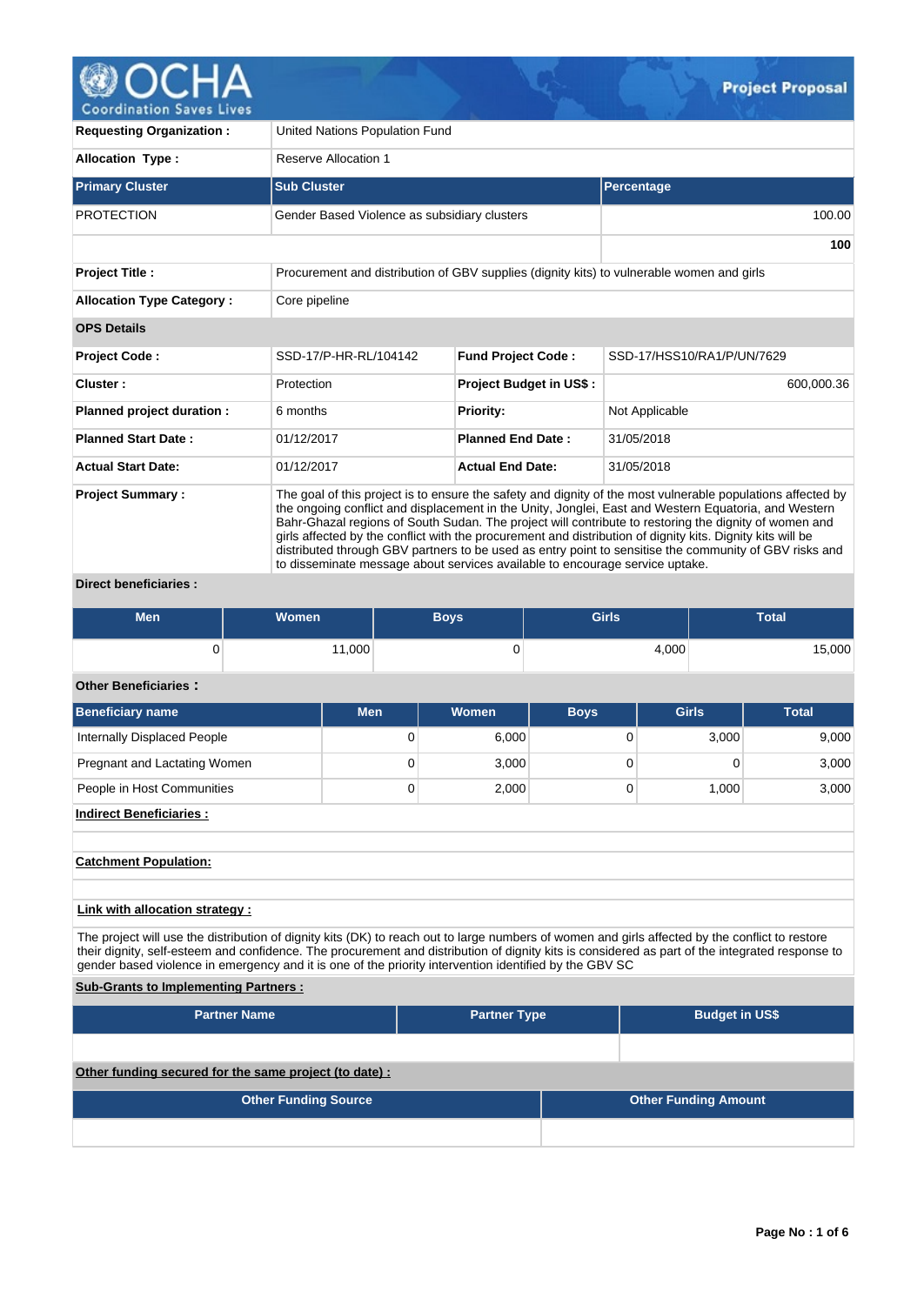## **Organization focal point :**

| <b>Name</b>                      | <b>Title</b>                 | <b>Email</b>      | <b>Phone</b> |
|----------------------------------|------------------------------|-------------------|--------------|
| James Okara Wanyama              | <b>Emergency Coordinator</b> | wanyama@unfpa.org | 0954134962   |
| <b>BACKGROUND</b>                |                              |                   |              |
| 1. Humanitarian context analysis |                              |                   |              |

Jonglei state continues to experience, since the beginning of 2017, large-scale offensive and conflict across ethnic lines resulting in a widespread displacement of IDPs in Canal/Pigi, Duk, Nyirol, Uror, Pibor, Pochalla, and Akobo counties mainly affecting women and children.

The ongoing conflict in different pockets of the Greater Equatoria region continues to force the community to flee their villages and house behind to IDPs settlements and also cross borders seeking international protection in neighbouring counties. The fighting in the Greater Equatoria region has mainly affected the community Mundri, Yei, Lainya, Terekeka, Torit, Lafon and Kapoeta counties, disrupting livelihoods and displacing tens of thousands of people, who are in need of humanitarian assistance. Inter-communal violence and insecurity in May/June forced thousands of people to flee their homes in Terekeka, Central Equatoria, and seek shelter on the islands of Gemeiza, Khorshomba, Kanya-wai, Gulubach, Gori, Yeki, Malang and Legger, as well as to the north in Bor South. Many affected IDPs are dispersed in small villages or scattered in the bush without access to services (OCHA Humanitarian Bulletin, June 2017)

GBV/protection partners working in the conflict-affected locations continue to request for dignity kits since March 2017 showing the high need for basic hygiene and protection items for women and girls displaced in the area.

### **2. Needs assessment**

The reduced access to essential reproductive health services, and the lack of basic items which meet the hygiene and reproductive health needs of women and girls, make very difficult for displaced women and girls to maintain proper hygiene standards. Displaced women and girls need basic items to interact comfortably in public and keep their hygiene, particularly menstrual hygiene. Without access to culturally appropriate clothing and hygiene items, the mobility of women and girls is restricted, and their health might be compromised. Furthermore, without specific items, women may be unable to seek basic services, including humanitarian aid, which may increase their vulnerability to GBV.

### **3. Description Of Beneficiaries**

The primary beneficiaries of this project are women and girls affected by the ongoing conflict in target areas. Often women and girls are cut off from essential services and support while seeking refuge and they lack crucial items which can meet the specific hygiene needs of women.

With the contribution of SSHF funds, the UNFPA project will provide GBV actors with dignity kits that can be distributed to the most vulnerable women and girls from the displaced communities. Beneficiaries of dignity kits will be selected among the most vulnerable women and girls, with a specific focus on displaced women and girls, women head of household, unaccompanied girls, and women and girls with disabilities.

Indirect beneficiaries of the Dignity Kits will be female family members of the recipients of the dignity kits, as items included in the kits like the solar torches can be shared with female family members.

#### **4. Grant Request Justification**

The project aims at ensuring the provision of qualitative services to GBV survivors and restores the dignity of women and girls affected by conflict and displacement. The project will be organised in two main components: capacity building to ensure quality service provision and support the GBV response through service delivery and procurement and provision of dignity kits to reduce vulnerability and connect women and girls to information and services. The project will use the distribution of dignity kits (DK) through partners to reach out to large numbers of women and girls of reproductive age, to restore their dignity, self-esteem and confidence. The procurement and distribution of dignity kits are considered as part of the integrated response to GBV by UNFPA, UNFPA IPs and other GBV actors. Field research on dignity kits has found that the value of the kits is more than material; many women have expressed that the experience of receiving a kit in a time of need was in itself beneficial, and made them feel as though they had not been forgotten. Each dignity kit is prepackaged with the following items; 2 underwears (2 pants, large sizes); 1 piece of Hand soap; 1 solar Torch (solar); 1 reusable Sanitary Pads or 6 disposable pads; a wrapper (2mx2m); washing Powder; UNFPA Textile Bag. As well as information on available GBV services, including where and how to access those services. Kits may also include items such as radios, whistles and lights – tools that may help mitigate GBV risks. Dignity kit distribution and the information provided in the kits themselves can also help connect survivors to safe spaces or health program, enabling them to access critical support and services. Dignity Kit includes protective items such as solar torches – that may help mitigate GBV risks. Dignity kits distribution and the information provided in the kits themselves help connect survivors to safe spaces or health programs, enabling them to access critical support and services. During distribution, UNFPA staff and partners will initiate focus group discussions with affected populations around GBV issues or use the opportunity to raise awareness of aid opportunities. The dignity kits will be procured by UNFPA, and in coordination, with the GBV SC, a distribution plan will be outlined to systematically provide the kits to organisations in the field providing GBV services. Guidelines for the distribution of the kits will be developed and shared to ensure the distribution is not a stand-alone intervention and that beneficiaries of the kits are selected according to vulnerability criteria. Feedback from the women and girls receiving the Dignity Kits will be sought through FGDs with selected women beneficiaries. Organizations distributing the kits will be requested to participate in the post-distribution survey and organise FGDs with recipients of the DK to evaluate the satisfaction of the beneficiaries about the content of kits, the selection of beneficiaries and the distribution mechanisms.

#### **5. Complementarity**

The project complement on-going UNFPA activities as GBV and SRH services provision and capacity building of front-line workers in project areas.

#### **LOGICAL FRAMEWORK**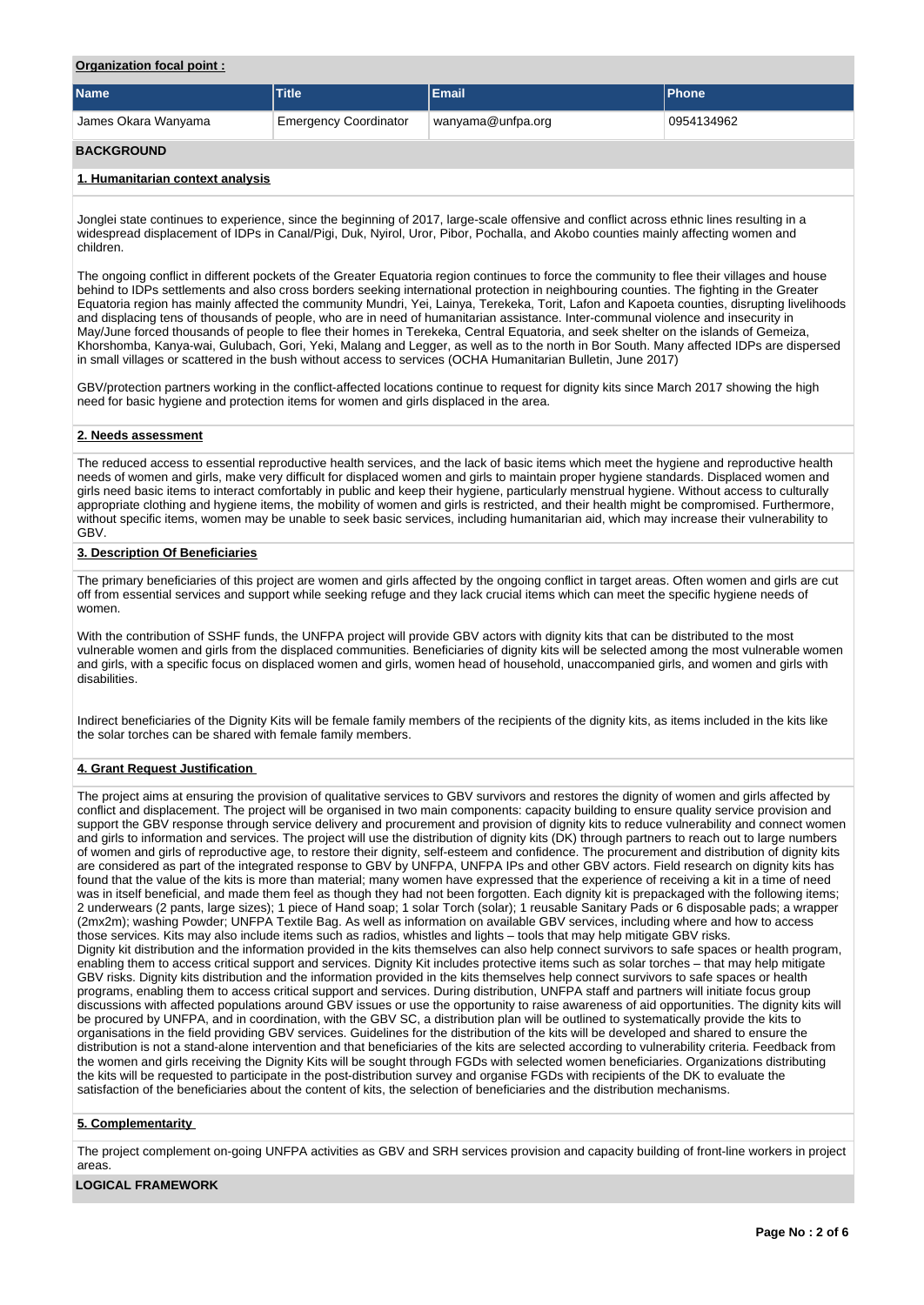## **Overall project objective**

Restore dignity of women and girls affected by the conflict in the following 11 counties: Unity region (Rubkona, Mayendit, Leer, Panyijiar, Koch) Western Bahir el-Ghazal ( Wau) Jonglei ( Akobo, Uror) Eastern Equatoria (Torit) Western Equatoria (Mvolo, Ezo)

#### **PROTECTION Cluster objectives Strategic Response Plan (SRP) objectives Percentage of activities** Protection response services are available in all counties that are heavily affected by conflict or displacement. 2017 - SO1: Protect the rights and uphold the dignity of the most vulnerable 100 **Contribution to Cluster/Sector Objectives :** The project will contribute to the sector strategy by ensuring availability of dignity kits for women and girls in the target locations indicated above.

#### **Outcome 1**

Dignity of women and girls improved.

#### **Output 1.1**

#### **Description**

15000 dignity kits are procured and distributed in project locations

## **Assumptions & Risks**

Partners are able to access the vulnerable women and girls

#### **Indicators**

|                                                                                                          |                                                                             |                                                                   |            | <b>End cycle beneficiaries</b> |                   |  | End<br>cycle  |  |  |  |
|----------------------------------------------------------------------------------------------------------|-----------------------------------------------------------------------------|-------------------------------------------------------------------|------------|--------------------------------|-------------------|--|---------------|--|--|--|
| Code                                                                                                     | <b>Cluster</b>                                                              | <b>Indicator</b>                                                  | <b>Men</b> | <b>Women</b>                   | <b>Boys Girls</b> |  | <b>Target</b> |  |  |  |
| Indicator 1.1.1                                                                                          | <b>PROTECTION</b>                                                           | [Core Pipeline] Number of dignity kits procured                   |            |                                |                   |  | 15,000        |  |  |  |
|                                                                                                          | <b>Means of Verification:</b> procurement reports                           |                                                                   |            |                                |                   |  |               |  |  |  |
| Indicator 1.1.2                                                                                          | <b>PROTECTION</b>                                                           | [Core Pipeline] Number of dignity kits distributed<br>to partners |            |                                |                   |  | 15,000        |  |  |  |
|                                                                                                          | <b>Means of Verification:</b> distribution reports                          |                                                                   |            |                                |                   |  |               |  |  |  |
| <b>Activities</b>                                                                                        |                                                                             |                                                                   |            |                                |                   |  |               |  |  |  |
| Activity 1.1.1                                                                                           |                                                                             |                                                                   |            |                                |                   |  |               |  |  |  |
|                                                                                                          | Procure and distribute dignity Kits                                         |                                                                   |            |                                |                   |  |               |  |  |  |
| Activity 1.1.2                                                                                           |                                                                             |                                                                   |            |                                |                   |  |               |  |  |  |
|                                                                                                          | Preposition DKs in field locations                                          |                                                                   |            |                                |                   |  |               |  |  |  |
| Activity 1.1.3                                                                                           |                                                                             |                                                                   |            |                                |                   |  |               |  |  |  |
| Conduct field focus group discussions to get feedback from women and girls benefiting from dignity kits. |                                                                             |                                                                   |            |                                |                   |  |               |  |  |  |
| Activity 1.1.4                                                                                           |                                                                             |                                                                   |            |                                |                   |  |               |  |  |  |
|                                                                                                          | Conduct monitoring visits to field sites where project is being implemented |                                                                   |            |                                |                   |  |               |  |  |  |
| <b>Additional Targets:</b>                                                                               |                                                                             |                                                                   |            |                                |                   |  |               |  |  |  |

## **M & R**

## **Monitoring & Reporting plan**

The implementation of the project will be regularly monitored by UNFPA staff both in the field and from Juba. A distribution plan will be developed to monitor the distribution to different GBV partners and locations. Regular FGDs will be held with women and girls receiving the kits to measure their satisfaction and collect their feedback to improve the distribution. Monitoring mission to field location will be organised to monitor and evaluate the distribution of the kits.

**Workplan**

| <b>Activitydescription</b>                                                                                                  | Year | $\mathbf{1}$ | $\overline{2}$ | $\overline{\mathbf{3}}$ | $\overline{4}$ | $5\phantom{.0}$ | 6 7 8 |  | $9$ 10 11 12 |   |
|-----------------------------------------------------------------------------------------------------------------------------|------|--------------|----------------|-------------------------|----------------|-----------------|-------|--|--------------|---|
| Activity 1.1.1: Procure and distribute dignity Kits                                                                         | 2017 |              |                |                         |                |                 |       |  |              | X |
|                                                                                                                             | 2018 | X            |                |                         |                |                 |       |  |              |   |
| Activity 1.1.2: Preposition DKs in field locations                                                                          | 2017 |              |                |                         |                |                 |       |  |              |   |
|                                                                                                                             | 2018 | X.           | <b>X</b>       | $\mathsf{\chi}$         |                |                 |       |  |              |   |
| Activity 1.1.3: Conduct field focus group discussions to get feedback from women<br>and girls benefiting from dignity kits. | 2017 |              |                |                         |                |                 |       |  |              |   |
|                                                                                                                             |      |              |                | X                       | X              | X               |       |  |              |   |
| Activity 1.1.4: Conduct monitoring visits to field sites where project is being<br>implemented                              |      |              |                |                         |                |                 |       |  |              |   |
|                                                                                                                             |      | X.           | X.             | ΙX.                     | ΙX.            | X               |       |  |              |   |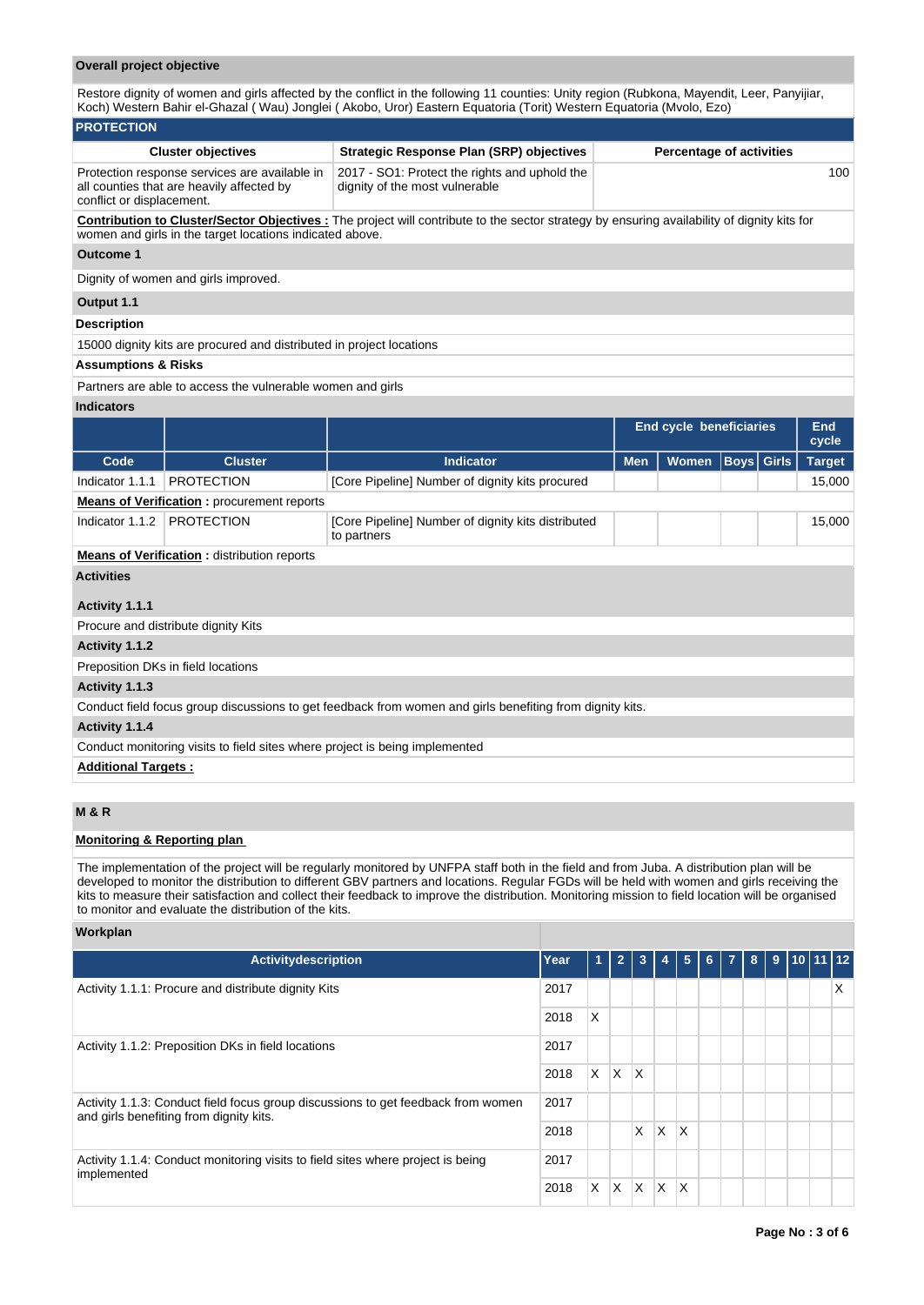## **Accountability to Affected Populations**

UNFPA will use the distribution plan to monitor the distribution of DKs to GBV organizations. The organizations receiving the kits will share with UNFPA distribution lists and feedback reports (summarizing beneficiaries feedback obtained through regular FGDs) on a monthly basis. Regular focus group discussion will be organized with beneficiaries of the dignity kits to assess their level of satisfaction about the content of kits, the selection of the beneficiaries, and the distribution procedures. Feedback from the different groups of beneficiaries including women, and girls regarding benefits obtained from the project interventions will be recorded and used to improve the Implementation of the project. Both quantitative and qualitative data will be used during the intervention in order to have a broader view of the effectiveness of the project

#### **Implementation Plan**

The project will be implemented as per the works plan defined above. Dignity kits will be procured, pre-positioned and distributed to partners.The project will be monitored by UNFPA staff at the country office in Juba and field-based staff in various locations in the affected states. All partners receiving and using the supplies under the project will provide monthly reports to UNFPA on their use. The reports will be analysed and shared with various stakeholders including the health cluster. UNFPA will also provide timely reports to the SSHF technical secretariat on the implementation of the project

### **Coordination with other Organizations in project area**

|  |  | Name of the organization |  |
|--|--|--------------------------|--|
|--|--|--------------------------|--|

**Areas/activities of collaboration and rationale** 

#### **Environment Marker Of The Project**

B+: Medium environmental impact with mitigation(sector guidance)

#### **Gender Marker Of The Project**

2a-The project is designed to contribute significantly to gender equality

#### **Justify Chosen Gender Marker Code**

The project is focused on restoring the dignity of women and girls and promotes equal opportunities for women and girls affected by the conflict. By receiving the kits women and girls have access to hygiene and protection items that will give the possibility to re-establish selfesteem and confidence and facilitate movements

## **Protection Mainstreaming**

#### **Country Specific Information**

### **Safety and Security**

#### **Access**

#### **BUDGET**

| <b>Code</b> | <b>Budget Line Description</b>                                                                                                                      |   | D / S Quantity Unit | cost          | <b>Duration</b><br><b>Recurran</b><br>ce | $\frac{9}{6}$<br>charged<br>to CHF | <b>Total Cost</b> |
|-------------|-----------------------------------------------------------------------------------------------------------------------------------------------------|---|---------------------|---------------|------------------------------------------|------------------------------------|-------------------|
|             | 1. Staff and Other Personnel Costs                                                                                                                  |   |                     |               |                                          |                                    |                   |
| 1.1         | <b>Warehouse Assistant</b>                                                                                                                          | D | 1                   | 3,000<br>.00  | 6                                        | 50.00                              | 9,000.00          |
|             | Oversees warehousing and storage of supplies                                                                                                        |   |                     |               |                                          |                                    |                   |
| 1.2         | procurement and Logistics Associate                                                                                                                 | D | 1                   | 4,000<br>.00  | 6                                        | 50.00                              | 12,000.00         |
|             | Oversees procurement of supplies and transportation                                                                                                 |   |                     |               |                                          |                                    |                   |
| 1.3         | GBV in Emergency Officer                                                                                                                            | D | 1                   | 4,500<br>.00  | 6                                        | 50.00                              | 13,500.00         |
|             | Oversees overall monitoring of the project implementation                                                                                           |   |                     |               |                                          |                                    |                   |
|             | <b>Section Total</b>                                                                                                                                |   |                     |               |                                          |                                    | 34,500.00         |
|             | 2. Supplies, Commodities, Materials                                                                                                                 |   |                     |               |                                          |                                    |                   |
| 2.1         | Procure dignity kits                                                                                                                                | D |                     | 15000 31.00   | 1                                        | 100.00                             | 465,000.00        |
|             | Underwear (2 pants, large sizes); Hand soap; Torch (solar); Reusable Sanitary Pads; Wrapper (2mx2m); Washing Powder and<br><b>UNFPA Textile Bag</b> |   |                     |               |                                          |                                    |                   |
| 2.2         | Support to importation costs and local distribution of dignity<br>kits (10%)                                                                        | D |                     | 46,50<br>0.00 |                                          | 100.00                             | 46,500.00         |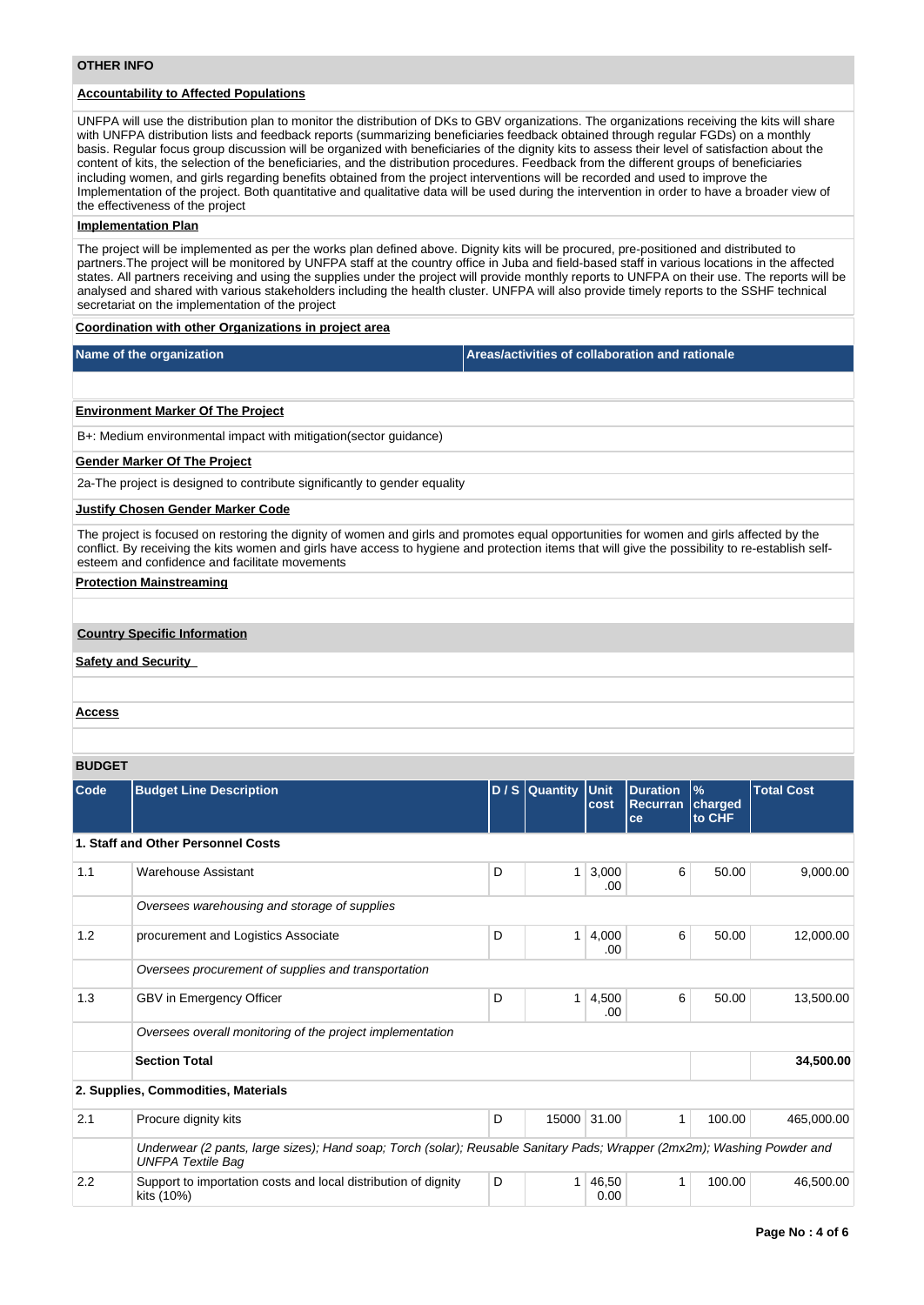|                          | This is calculated from 10% of the cost of kits, but it often fluctuates upwards or downwards                                                                                             |                                                                            |            |                                          |                   |           |                      |                       |                                                                                                                               |                      |                                                                                                                                                                                                                        |
|--------------------------|-------------------------------------------------------------------------------------------------------------------------------------------------------------------------------------------|----------------------------------------------------------------------------|------------|------------------------------------------|-------------------|-----------|----------------------|-----------------------|-------------------------------------------------------------------------------------------------------------------------------|----------------------|------------------------------------------------------------------------------------------------------------------------------------------------------------------------------------------------------------------------|
|                          | <b>Section Total</b>                                                                                                                                                                      |                                                                            |            |                                          |                   |           |                      |                       |                                                                                                                               |                      | 511,500.00                                                                                                                                                                                                             |
| 3. Equipment             |                                                                                                                                                                                           |                                                                            |            |                                          |                   |           |                      |                       |                                                                                                                               |                      |                                                                                                                                                                                                                        |
| NA                       | <b>NA</b><br><b>NA</b><br>0<br>0<br>0.00                                                                                                                                                  |                                                                            |            |                                          |                   |           |                      |                       |                                                                                                                               |                      | 0.00                                                                                                                                                                                                                   |
|                          | <b>NA</b>                                                                                                                                                                                 |                                                                            |            |                                          |                   |           |                      |                       |                                                                                                                               |                      |                                                                                                                                                                                                                        |
|                          | <b>Section Total</b>                                                                                                                                                                      |                                                                            |            |                                          |                   |           |                      |                       |                                                                                                                               |                      | 0.00                                                                                                                                                                                                                   |
|                          | 4. Contractual Services                                                                                                                                                                   |                                                                            |            |                                          |                   |           |                      |                       |                                                                                                                               |                      |                                                                                                                                                                                                                        |
| <b>NA</b>                | <b>NA</b>                                                                                                                                                                                 |                                                                            |            |                                          |                   | <b>NA</b> |                      | 0<br>0.00             | $\mathbf 0$                                                                                                                   | 0                    | 0.00                                                                                                                                                                                                                   |
|                          | <b>NA</b>                                                                                                                                                                                 |                                                                            |            |                                          |                   |           |                      |                       |                                                                                                                               |                      |                                                                                                                                                                                                                        |
|                          | <b>Section Total</b>                                                                                                                                                                      |                                                                            |            |                                          |                   |           |                      |                       |                                                                                                                               |                      | 0.00                                                                                                                                                                                                                   |
| 5. Travel                |                                                                                                                                                                                           |                                                                            |            |                                          |                   |           |                      |                       |                                                                                                                               |                      |                                                                                                                                                                                                                        |
| 5.1                      | Conduct field monitoring visits                                                                                                                                                           |                                                                            |            |                                          |                   | D         |                      | 2   600.0<br>0        | 3                                                                                                                             | 100.00               | 3,600.00                                                                                                                                                                                                               |
|                          | two staff will conduct 3 field missions. The staff will be involved in focus group discussions to understand better whether the DKs<br>are having an impact on the beneficiary population |                                                                            |            |                                          |                   |           |                      |                       |                                                                                                                               |                      |                                                                                                                                                                                                                        |
|                          | <b>Section Total</b>                                                                                                                                                                      |                                                                            |            |                                          |                   |           |                      |                       |                                                                                                                               |                      | 3,600.00                                                                                                                                                                                                               |
|                          | 6. Transfers and Grants to Counterparts                                                                                                                                                   |                                                                            |            |                                          |                   |           |                      |                       |                                                                                                                               |                      |                                                                                                                                                                                                                        |
| <b>NA</b>                | <b>NA</b>                                                                                                                                                                                 |                                                                            |            |                                          |                   | <b>NA</b> |                      | 0<br>0.00             | $\mathbf 0$                                                                                                                   | 0                    | 0.00                                                                                                                                                                                                                   |
|                          | <b>NA</b>                                                                                                                                                                                 |                                                                            |            |                                          |                   |           |                      |                       |                                                                                                                               |                      |                                                                                                                                                                                                                        |
|                          | <b>Section Total</b>                                                                                                                                                                      |                                                                            |            |                                          |                   |           |                      |                       |                                                                                                                               |                      | 0.00                                                                                                                                                                                                                   |
|                          | 7. General Operating and Other Direct Costs                                                                                                                                               |                                                                            |            |                                          |                   |           |                      |                       |                                                                                                                               |                      |                                                                                                                                                                                                                        |
| 7.1                      | vehicle Operations and Maintenance                                                                                                                                                        |                                                                            |            |                                          |                   | D         |                      | $2 \mid 2,500$<br>.00 | 6                                                                                                                             | 37.16                | 11,148.00                                                                                                                                                                                                              |
|                          |                                                                                                                                                                                           |                                                                            |            |                                          |                   |           |                      |                       |                                                                                                                               |                      |                                                                                                                                                                                                                        |
|                          | <b>Section Total</b>                                                                                                                                                                      |                                                                            |            |                                          |                   |           |                      |                       |                                                                                                                               |                      | 11,148.00                                                                                                                                                                                                              |
| <b>SubTotal</b>          |                                                                                                                                                                                           |                                                                            |            |                                          |                   |           | 15,008.0             | 0                     |                                                                                                                               |                      | 560,748.00                                                                                                                                                                                                             |
| Direct                   |                                                                                                                                                                                           |                                                                            |            |                                          |                   |           |                      |                       |                                                                                                                               |                      | 560,748.00                                                                                                                                                                                                             |
| Support                  |                                                                                                                                                                                           |                                                                            |            |                                          |                   |           |                      |                       |                                                                                                                               |                      |                                                                                                                                                                                                                        |
| <b>PSC Cost</b>          |                                                                                                                                                                                           |                                                                            |            |                                          |                   |           |                      |                       |                                                                                                                               |                      |                                                                                                                                                                                                                        |
| <b>PSC Cost Percent</b>  |                                                                                                                                                                                           |                                                                            |            |                                          |                   |           |                      |                       |                                                                                                                               |                      | 7.00                                                                                                                                                                                                                   |
| <b>PSC Amount</b>        |                                                                                                                                                                                           |                                                                            |            |                                          |                   |           |                      |                       |                                                                                                                               |                      | 39,252.36                                                                                                                                                                                                              |
| <b>Total Cost</b>        |                                                                                                                                                                                           |                                                                            |            |                                          |                   |           |                      |                       |                                                                                                                               |                      | 600,000.36                                                                                                                                                                                                             |
| <b>Project Locations</b> |                                                                                                                                                                                           |                                                                            |            |                                          |                   |           |                      |                       |                                                                                                                               |                      |                                                                                                                                                                                                                        |
|                          | <b>Location</b>                                                                                                                                                                           | <b>Estimated</b><br>percentage<br>of budget<br>for each<br><b>location</b> |            | <b>Estimated number of beneficiaries</b> | for each location |           |                      |                       |                                                                                                                               | <b>Activity Name</b> |                                                                                                                                                                                                                        |
|                          |                                                                                                                                                                                           |                                                                            | <b>Men</b> | Women                                    |                   |           | Boys   Girls   Total |                       |                                                                                                                               |                      |                                                                                                                                                                                                                        |
|                          | Eastern Equatoria -> Torit                                                                                                                                                                | 10                                                                         |            | 1,100                                    |                   | 500       |                      |                       | Activity 1.1.3 : Conduct field focus group<br>girls benefiting from dignity kits.<br>eitos whore project is hoing implemented |                      | 1,600 Activity 1.1.1 : Procure and distribute dignity Kits<br>Activity 1.1.2 : Preposition DKs in field locations<br>discussions to get feedback from women and<br>Activity 1.1.4 : Conduct monitoring visits to field |

sites where project is being implemented